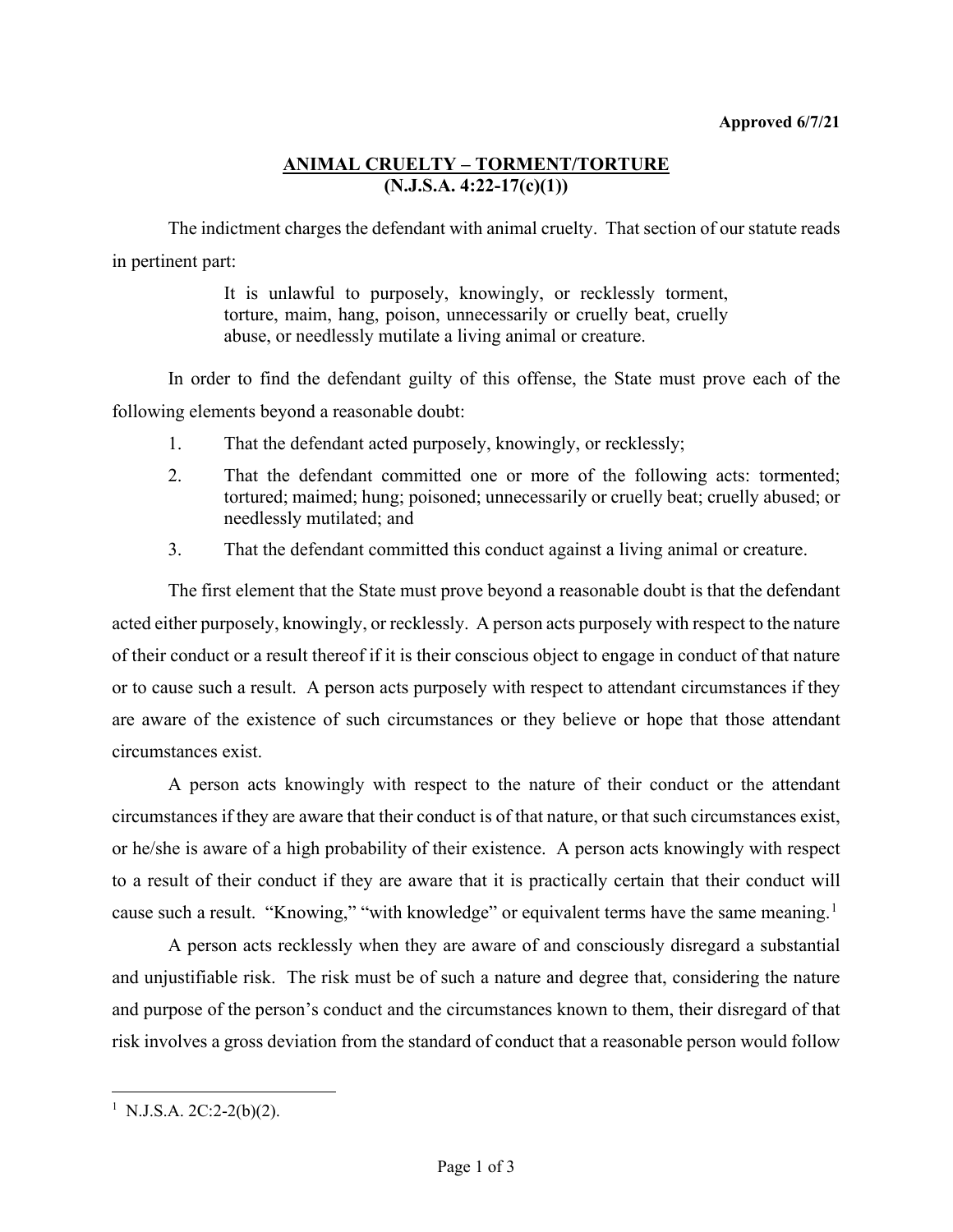## **Animal Cruelty – Torment/Torture (N.J.S.A. 4:22-17(c)(1))**

in the actor's situation. One is said to act recklessly if one acts with recklessness, with scorn for the consequences, heedlessly, or foolhardily.

Purpose, knowledge, and recklessness are conditions of the mind that cannot be seen and can only be determined by inferences from conduct, words or acts. The State need only prove one state of mind – that is, that the defendant acted either purposely, knowingly, or recklessly. The State does not have to prove a combination of these states of mind.

A state of mind is rarely susceptible of direct proof but must ordinarily be inferred from the facts. Therefore, it is not necessary, members of the jury, that the State produce witnesses to testify that an accused said he/she had a certain state of mind when he/she engaged in a particular act. It is within your power to find that such proof has been furnished beyond a reasonable doubt by inference which may arise from the nature of his/her acts and his/her conduct, and from all he/she said and did at the particular time and place, and from all of the surrounding circumstances.

The second element that the State must prove beyond a reasonable doubt is that the defendant committed one or more of the following acts: tormented the animal; tortured the animal; maimed the animal; hung the animal; poisoned the animal; unnecessarily or cruelly beat the animal; cruelly abused the animal; or needlessly mutilated the animal. Specifically, the State alleges that [**INSERT SUMMARY OF STATE'S ALLEGATIONS**].

The third element that the State must prove beyond a reasonable doubt is that the defendant committed such actions against a living animal or creature. "Animal" or "creature" includes the whole brute creation.<sup>[2](#page-1-0)</sup>

If you find that the State has proven every element of the offense beyond a reasonable doubt, then you must find the defendant guilty. If you find that the State has failed to prove any element of the offense beyond a reasonable doubt, then you must find the defendant not guilty.

If you find the defendant guilty, you must then determine whether the living animal or creature died or suffered serious bodily injuries as a result of the defendant's actions. "Serious bodily injury" means bodily injury which creates a substantial risk of death or which causes

<span id="page-1-0"></span><sup>&</sup>lt;sup>2</sup> N.J.S.A. 4:22-15.